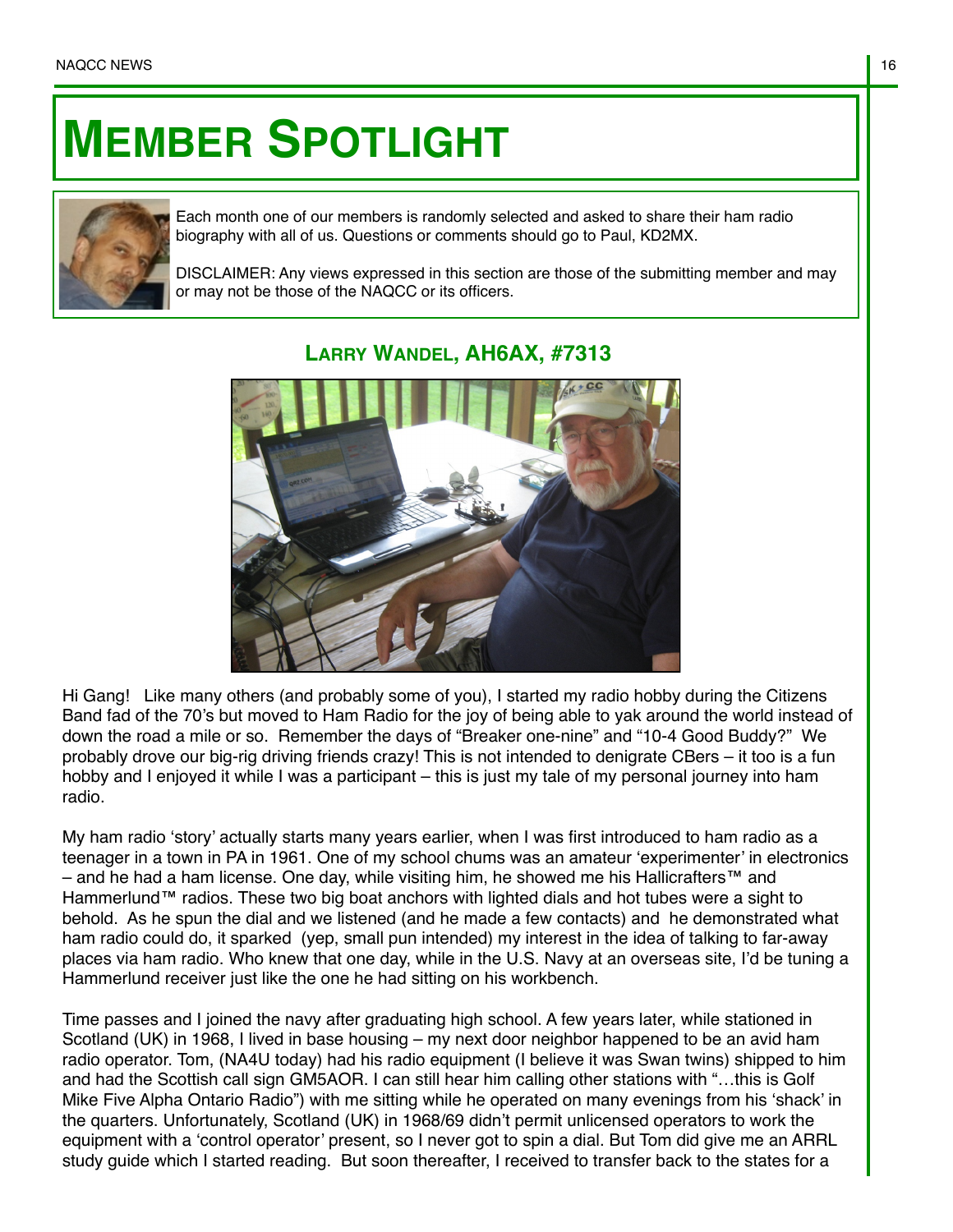navy technical school and then went on to other overseas and shipboard assignments. So… another near miss for me in the ham radio opportunities.

In late 1978, while working out of Pearl Harbor on my second tour of duty there, I once again lived in naval housing (very few sailors could afford to live on the economy in Hawaii). A fellow sailor who was a ham lived two doors down and I asked him about ham radio – explaining that I'd been a CB'er but was interested in ham radio. Well, he didn't look down his nose at me, au contraire – he took me to the local ham radio store in Pearl City (now long since gone the way of many mom & pop ham shops) and got me signed up for a novice class. Well, because I already had morse code experience in the navy, I quickly obtained my novice ticket. Within a few weeks of getting the ticket, I was back downtown to the Honolulu FCC office for the general and advanced tickets. Thus, the call AH6AX was 'born'.

In 1979 I transferred to Fort Meade, MD for duty. Once there, I became very active in the Navy-Marine Corps MARS program for about 12 years . For my service to the organization as Area Coordinator, I received Associate Member status when, due to heavy military commitments, I was unable to continue as the MD/DC Area Coordinator. The navy program has since been discontinued. Now, it too is just a pleasant memory.

As is often said, "Life Happens" and during the 90's I dropped out of HF ham radio – but kept the call active and worked 2M while driving back and forth to work to yak during the "going to work/home shows" in the mornings…. In 2012 my interest was rekindled by another navy retiree (AC2C – Ron) and I started putting a station together.

Today I have a nice setup that gives me lots of capability (but I spent the kids' inheritance to get it – hi). I have Kenwood™, Icom™ and Elecraft™ HF transceivers: the Kx3 and the new Kx2 for QRP and for portable ops when traveling (my YL and I like to travel now that we're retired). I was fortunate to obtain a crank-up tower from the widow of a SK, and with very little investment and lots of help from members of my local ham club (Columbia Amateur Radio Association – for which I'm eternally grateful, as I am also a cardiac patient and unable to do much physical labor), I'm now able to 'reach out and touch some radios'. Fortunately, I have a 1 ½ acre yard to 'grow' antennas, so I also have two Windom OCFs for low bands and a hex beam for 20 through 10, and a 6m beam.

I have an Extra ticket but I've kept my Hawaiian call. I didn't go for Extra when I transferred to Maryland for duty in '79 because at that time, if you passed the test, you were given a call in the district where you 'lived', but if you just updated your address, you could keep your old call -- and I didn't want to lose my call. I found out in 2014 that the rules had changed so I took the test and kept the call — sorry to my Hawaiian "family" (ohana) of operators, you can't have it until I'm SK!

Now, the rest of the story: Remember my friend, "Tom" from Scotland? Well, serendipity is always at play: Who would have thought that almost 30 years later Tom and I would end up working together in the same project/program for the same large corporation. We continue to keep in touch. Tom now lives in SC and has a beautiful station.

Today I'm active on the bands, primarily working CW on SKCC and NAQCC. I enjoy the Challenges and have just started participating in the monthly Sprints. I plan on helping with this year's anniversary celebration and hope to work many of you on the bands. Oh, I also do *some* phone work and dabble in the digi-modes as well. I'm always up for a ragchew/chat or if you just need a quick contact. I support SKCC, FISTS and NAQCC – three excellent organizations that encourage the continuation of CW. NAQCC is a new 'challenge' for me – I got interested in QRP ops when a Ron (see above) showed me his Elecraft Kx3 and he was able to pull in a lot of stations on 5 watts and below (I eventually got a few at 250mW!). So, I now split my time playing QRP and QRO during the month – some for the NAQCC Challenge and some for SKCC/FISTS ops. I also play in the QSO parties and chase special events.